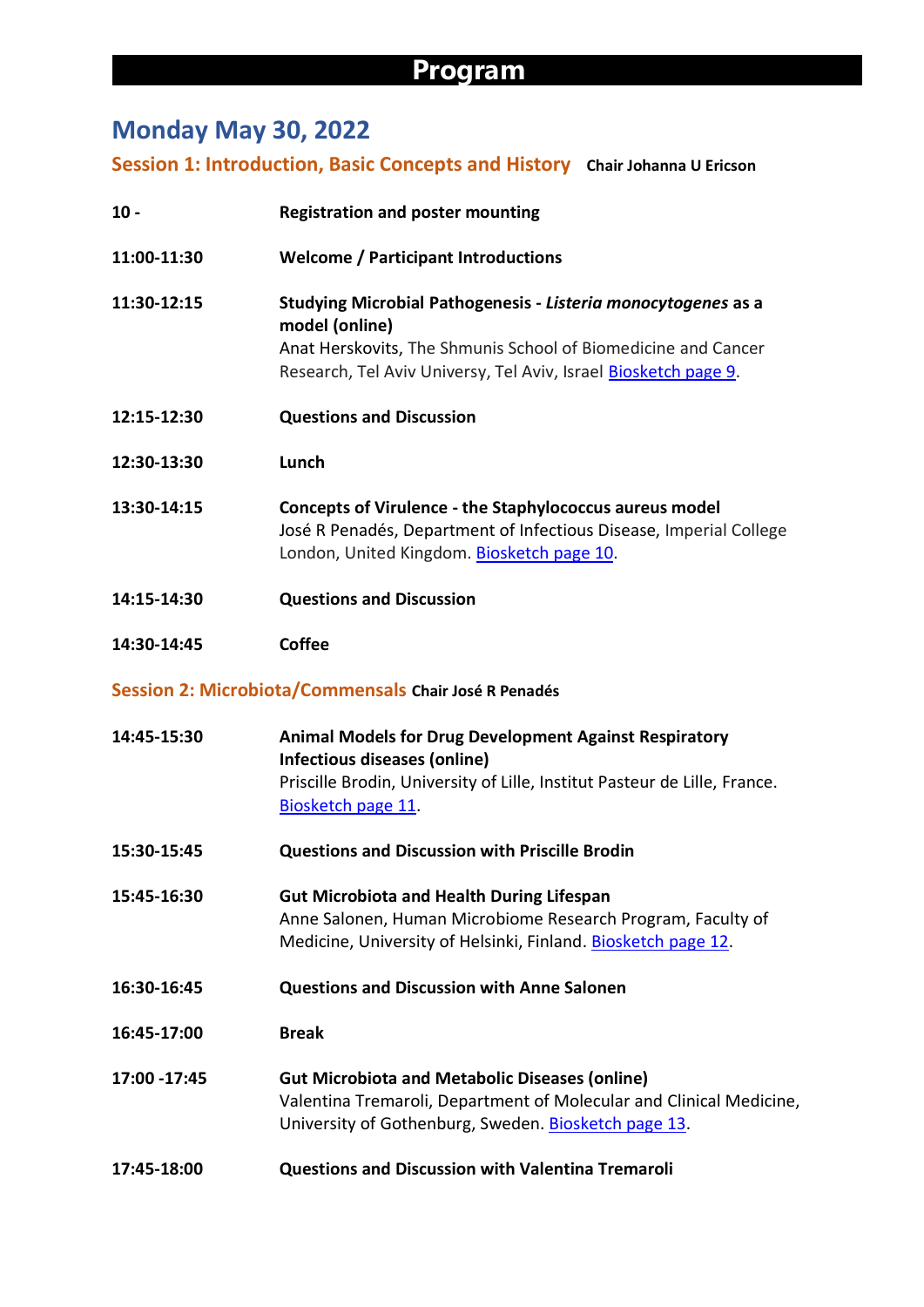# **Tuesday May 31, 2022**

**Session 3: Bacterial Pathogens Chair Morten Kjos**

| 8:30-9:15   | <b>Sweet Appearances: Staphylococcus Surface Glycans at the</b><br>Host-pathogen Interface (online)                                                                                                             |
|-------------|-----------------------------------------------------------------------------------------------------------------------------------------------------------------------------------------------------------------|
|             | Nina van Sorge, Department of Medical Microbiology, Amsterdam<br>University Medical Center, Netherlands. Biosketch page 14.                                                                                     |
| 9:15-9:30   | <b>Questions and Discussion with Nina van Sorge</b>                                                                                                                                                             |
| 9:30-09:45  | <b>Break</b>                                                                                                                                                                                                    |
| 09:45-10:30 | The Pseudomonas aeruginosa type VI secretion system: a bacterial<br>killing machine<br>Alain Filloux, Department of Life Sciences, Imperial College,<br>London, United Kingdom. Biosketch page 15.              |
| 10:30-10:45 | <b>Questions and Discussion with Alain Filloux</b>                                                                                                                                                              |
| 10:45-11:00 | <b>Break</b>                                                                                                                                                                                                    |
| 11:00-12:00 | <b>Poster Session I</b><br>(10 min presentation + 5 min questions in 2 parallel groups).<br>Group 1: room MH2 U09.314. Group 2: room MH2 U09.326.                                                               |
| 12:00-12:30 | Free poster viewing of the "posters of the day"                                                                                                                                                                 |
| 12:30-14:30 | Lunch                                                                                                                                                                                                           |
|             | Session 4: Bacterial Pathogens continued Chair Frederick Hayden                                                                                                                                                 |
| 14:30-15:15 | <b>Molecular Genetic Approaches to Unveil the Secrets of</b><br><b>Chlamydia's Intracellular Life (online)</b><br>Barbara Sixt, Department of Molecular Biology, Umeå University,<br>Sweden. Biosketch page 16. |
| 15:15-15:30 | <b>Questions and Discussion with Barbara Sixt</b>                                                                                                                                                               |
| 15:30-15:45 | <b>Break</b>                                                                                                                                                                                                    |
| 15:45-16:30 | Studying host-pathogen interactions using single-cell genomics (online)<br>Antoine-Emmanuel Saliba, Helmholtz Institute for RNA-based<br>infection research, Würzburg, Germany. Biosketch page 17.              |
| 16:30-16:45 | <b>Questions and Discussion with Antoine-Emmanuel Saliba</b>                                                                                                                                                    |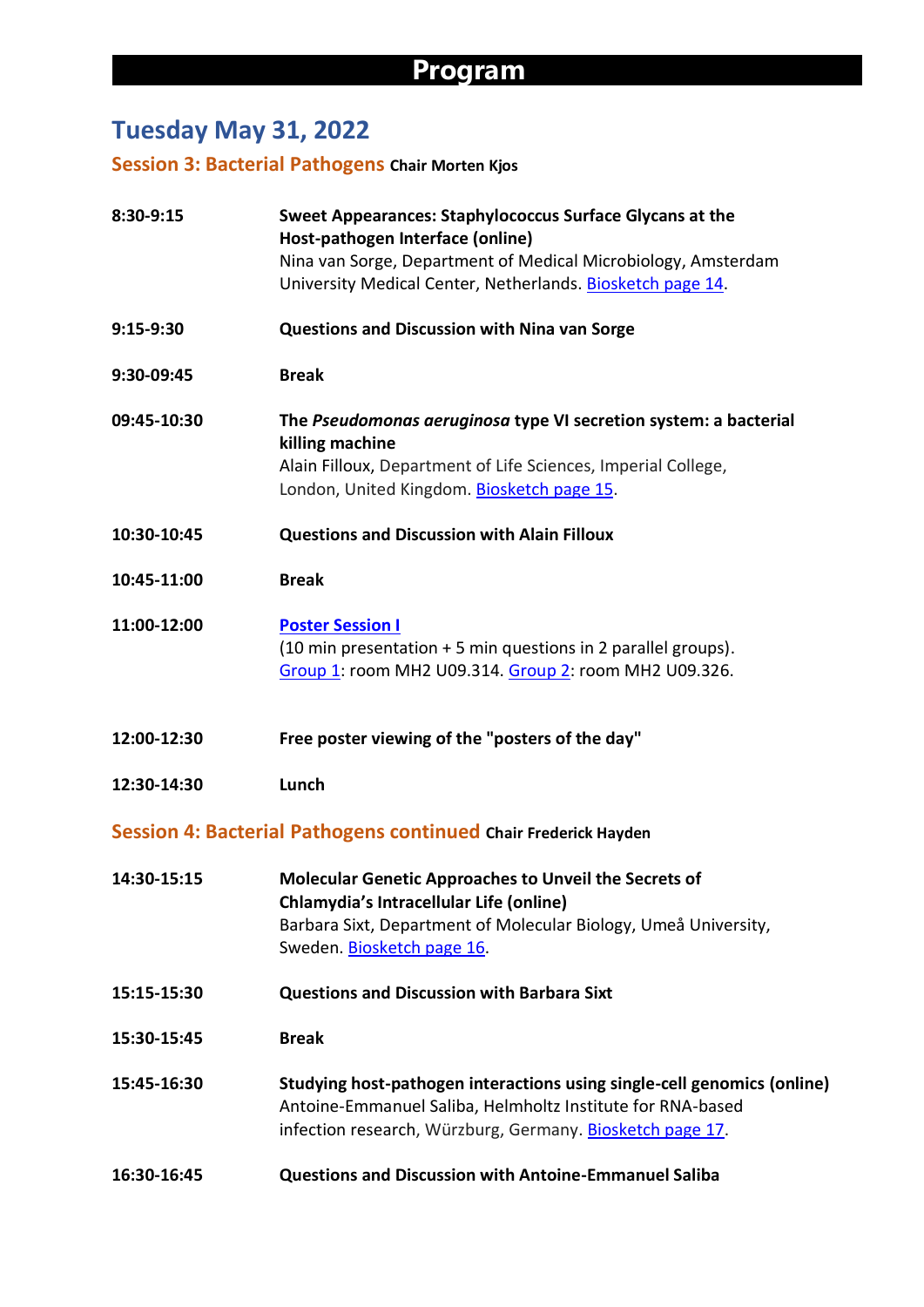## **Wednesday June 1, 2022**

#### **Session 5: Virology Chair Debra Milton**

| 8:30-9:15   | Concepts of Virology - 12 million solutions in 20 moves?<br>Hans H. Hirsch, Department Biomedicine, University of Basel and<br>University Hospital Basel, Basel, Switzerland. Biosketch page 18. |
|-------------|--------------------------------------------------------------------------------------------------------------------------------------------------------------------------------------------------|
| 09:15-09:30 | <b>Questions and Discussion with Hans H. Hirsch</b>                                                                                                                                              |
| 9:30-09:45  | <b>Break</b>                                                                                                                                                                                     |
| 09:45-10:45 | <b>Poster Session II</b><br>Group 1: room MH2 U09.314. Group 2: room MH2 U09.326.                                                                                                                |
| 10:45-11:15 | Free poster viewing of the "posters of the day"                                                                                                                                                  |
| 11:15-11:30 | <b>Break</b>                                                                                                                                                                                     |
| 11:30-12:15 | <b>Influenza and SARS (online)</b><br>Rebecca Jane Cox, Influenza Centre, Department of Clinical Science,<br>University of Bergen, Bergen, Norway. Biosketch page 19.                            |
| 12:15-12:30 | <b>Questions and Discussion with Rebecca Jane Cox</b>                                                                                                                                            |
| 12:30-14:30 | Lunch                                                                                                                                                                                            |

#### **Session 6: Virology continued Chair Hans H. Hirsch**

- **14:30-15:15 Antiviral Therapy-focus Influenza, RSV, and Coronaviruses** Frederick Hayden, Department of Medicine, University of Virginia, USA. Biosketch page 20.
- **15:15-15:30 Questions and Discussion with Fred Hayden**
- **15:30-15:45 Break**
- **15:45-16:30 Hantaviruses (online)** Jonas Klingstrøm, Center for Infectious Medicine, Department of Medicine Huddinge, Karolinska Institutet, Stockholm, Sweden. Biosketch page 21.
- **16:30-16:45 Questions and Discussion with Jonas Klingstrøm**
- **19:00-21:00 Course dinner - Bardus Bistro**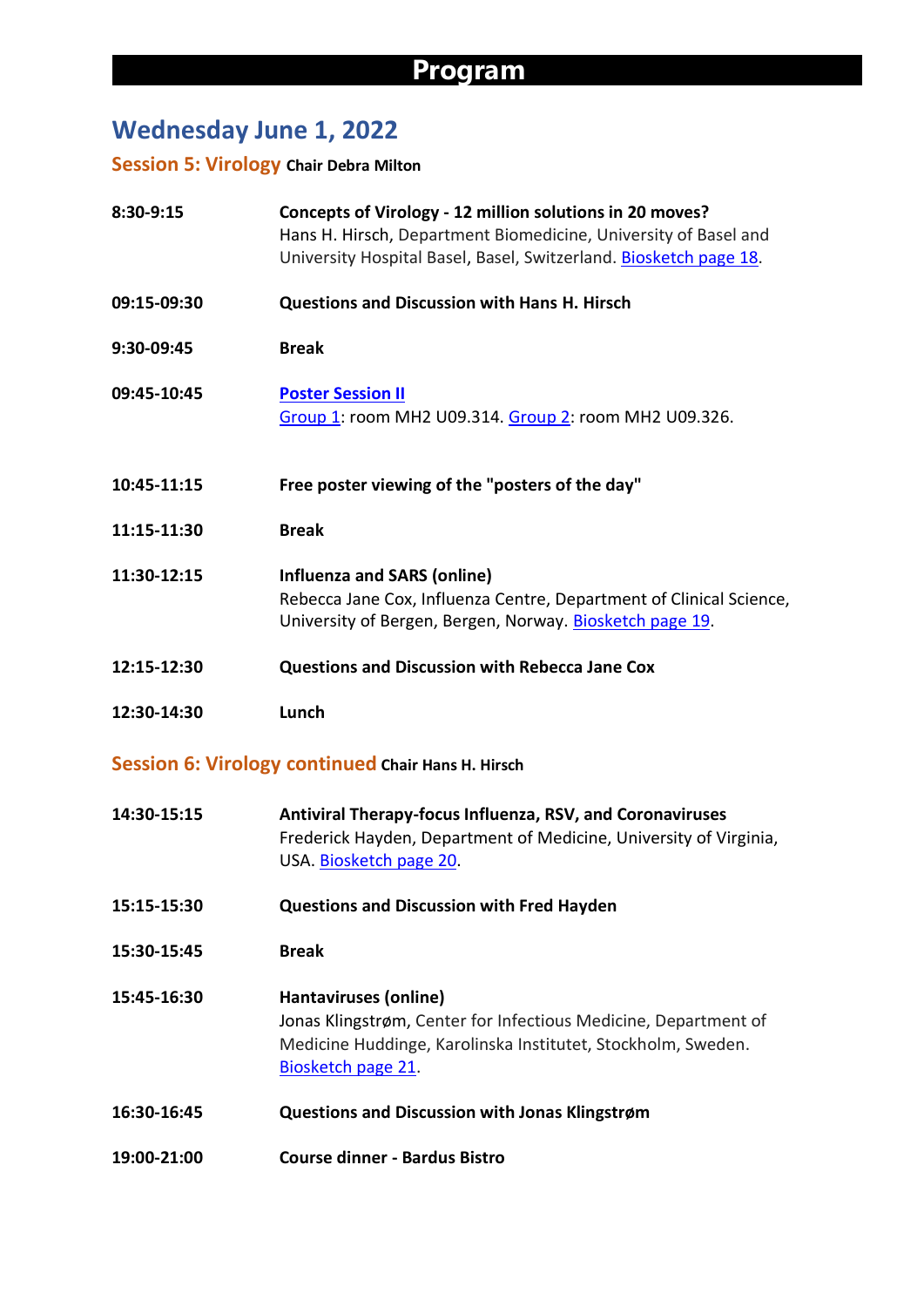# **Thursday June 2, 2022**

**Session 7: Host Response Chair Marte Singsås Dragset**

| 8:30-9:15                  | <b>Host Response to Infection</b><br>Luke O'Neill, School of Biochemistry and Immunology, Trinity College,<br>Dublin, Ireland. Biosketch page 22.                                                                                                                                     |
|----------------------------|---------------------------------------------------------------------------------------------------------------------------------------------------------------------------------------------------------------------------------------------------------------------------------------|
| 09:15-09:30                | <b>Questions and Discussion with Luke O'Neill</b>                                                                                                                                                                                                                                     |
| 9:30-09:45                 | <b>Break</b>                                                                                                                                                                                                                                                                          |
| 09:45-10:30                | Detection of Pathogen Infection by the Host<br>Clare Bryant, Department of Medicine, Department of Veterinary<br>Medicine, University of Cambridge, United Kingdom. Biosketch p. 23.                                                                                                  |
| 10:30-10:45                | <b>Questions and Discussion with Clare Bryant</b>                                                                                                                                                                                                                                     |
| 10:45-11:00                | <b>Break</b>                                                                                                                                                                                                                                                                          |
| 11:00-11:45                | Host response and infection models<br>Pere-Joan Cardona, Unitat de Tuberculosi Experimental, Institut<br>Germans Trias i Pujol, Barcelona, Spain. Biosketch page 24.                                                                                                                  |
| 11:45-12:00                | <b>Questions and Discussion with Pere-Joan Cardona</b>                                                                                                                                                                                                                                |
| 12:00-13:00                | Lunch                                                                                                                                                                                                                                                                                 |
|                            | <b>Session 8: Parasitology Chair Luke O'Neill</b>                                                                                                                                                                                                                                     |
| 13:00-13:45                | Parasites - why are they cool? (online)<br>Staffan Svärd, Department of Cell and Molecular Biology, Uppsala<br>University, Sweden. Biosketch page 26.                                                                                                                                 |
| 13:45-14:00                | Questions and Discussion with Staffan Svärd                                                                                                                                                                                                                                           |
| 14:00-14:15                | <b>Break</b>                                                                                                                                                                                                                                                                          |
| 14:15-15:00                | Molecular mechanisms of Plasmodium motility and invasion -<br>perspectives on drug design (online)<br>Inari Kursula, Department of Biomedicine, University of Bergen,<br>Norway and Faculty of Biochemistry and Molecular Medicine,<br>University of Oulu, Finland Biosketch page 27. |
| 15:00-15:15<br>15:15-15:30 | <b>Questions and Discussion with Inari Kursula</b><br><b>Break</b>                                                                                                                                                                                                                    |